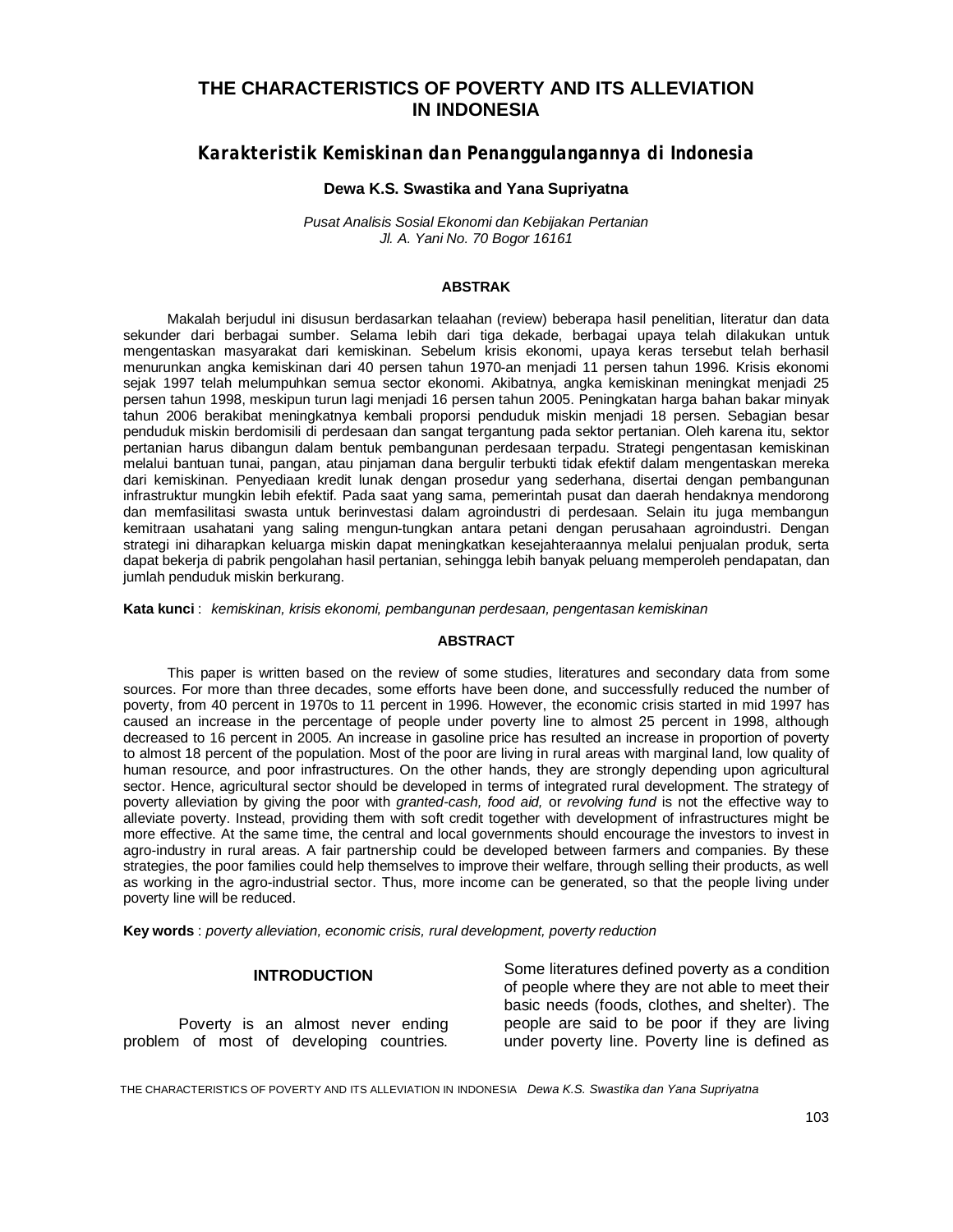the minimum expenditure or income required to meet the basic needs (CAS, 2003 and 2004). The World Bank defined some characteristics of poverty, such as: hunger, lack of shelter, being sick and unable to visit a doctor, unable to go to school, illiterate, job less, fear for the future, losing a child due to illness brought about by unclean water, powerless, as well as lack of representation and freedom (World Bank, 2005). Pakpahan *et al*. (1995) argued that poverty is often characterized by one or a combination of: low income, high infant mortality, poor nutrition status, poor shelter, low education, and poor health status.

Indonesia is experiencing a fluctuation in number of people living under poverty line. The long economic crisis had caused a significant increase in number of people living under poverty line, from 22.5 million people in 1996 to about 49.5 million in 1998. Although this number reduced to 35 million people in 2005, however, it rose to 39 million people in 2006, due to increase in fuel price in the late 2005 and early 2006. It indicated the failure of Indonesia to alleviate poverty. In fact, the main objective of national development is to improve the welfare of its people. The failure to reduce poverty can be viewed as the failure of development.

 This article is aimed to describe the profile of poverty and some efforts to alleviate poverty in Indonesia. Another objective is to formulate some policy alternatives to speed up poverty alleviation. This study is a review of some literatures, previous studies, and secondary data.

# **THE HISTORICAL PROFILE OF POVERTY**

For the last three decades Indonesia was not able to escape out from the high rate of poverty. Economic crisis, natural disaster, and a sharp increase in fuel price have contributed to increase the number of people living under poverty line. The performance of programs to alleviate poverty was up and down, following the progress of development as well as the performance of social, economic, and political situation. This section will discuss the historical profile of poverty and the performance of its alleviation programs.

## **Number of People Living Under Poverty Line**

The Government of Indonesia has launched some programs in order to alleviate poverty. Among those are: *Inpres Desa Tertinggal/IDT* (Development for Remote Villages), *Pembangunan Keluarga Sejahtera/ PKS* (Welfare Household Development), *Proyek Pembangunan Prasarana Pendukung Desa Tertinggal/P3DT*, (Development of Infrastructures Supporting Remote Villages), *Proyek Peningkatan Pendapatan Petani dan Nelayan Kecil P4K* (Small Farmers Income Improvement Project), and other related programs (Irawan and Romdiati, 2000; Yusdja *et al.* 2003).

Those efforts have been recognized, especially by FAO, successfully reduced poverty from 54.2 million people in 1976 to only 22,5 million people in 1996 (Hendayana and Darmawan,1995; Irawan and Romdiati, 2000). The factors contributed to reduction in poverty were the massive development of agricultural based and non agricultural based industries, construction, finance, and services during the era 1970s until 1990s. Although these developments were done by using foreign debts, however, they have created a lot of job opportunities. The social, economic, and political stabilities as well as high potential of domestic market have encouraged many domestic and foreign investors to invest in Indonesia.

The economic crisis, starting from 1997, has caused a serious negative impact on the welfare of people, and finally increased substantially the number of people lived under poverty line. Some factors, such as: sharp climb in prices of consumption goods, the contraction of real sectors, the decline in purchasing power for goods and services, reduction in agricultural productivity and income in rural areas, have significantly reduced the welfare of most people, especially those with low income (Irawan dan Romdiati, 1995).

This serious negative impact was indicated by the significant increase in number of people living under poverty line, from 22.5 million people in 1996 to 49.5 million people in 1998. Out of 49.5 million, about 31.9 million people (64%) were living in rural areas. The rest were in urban areas, as shown in Table 1.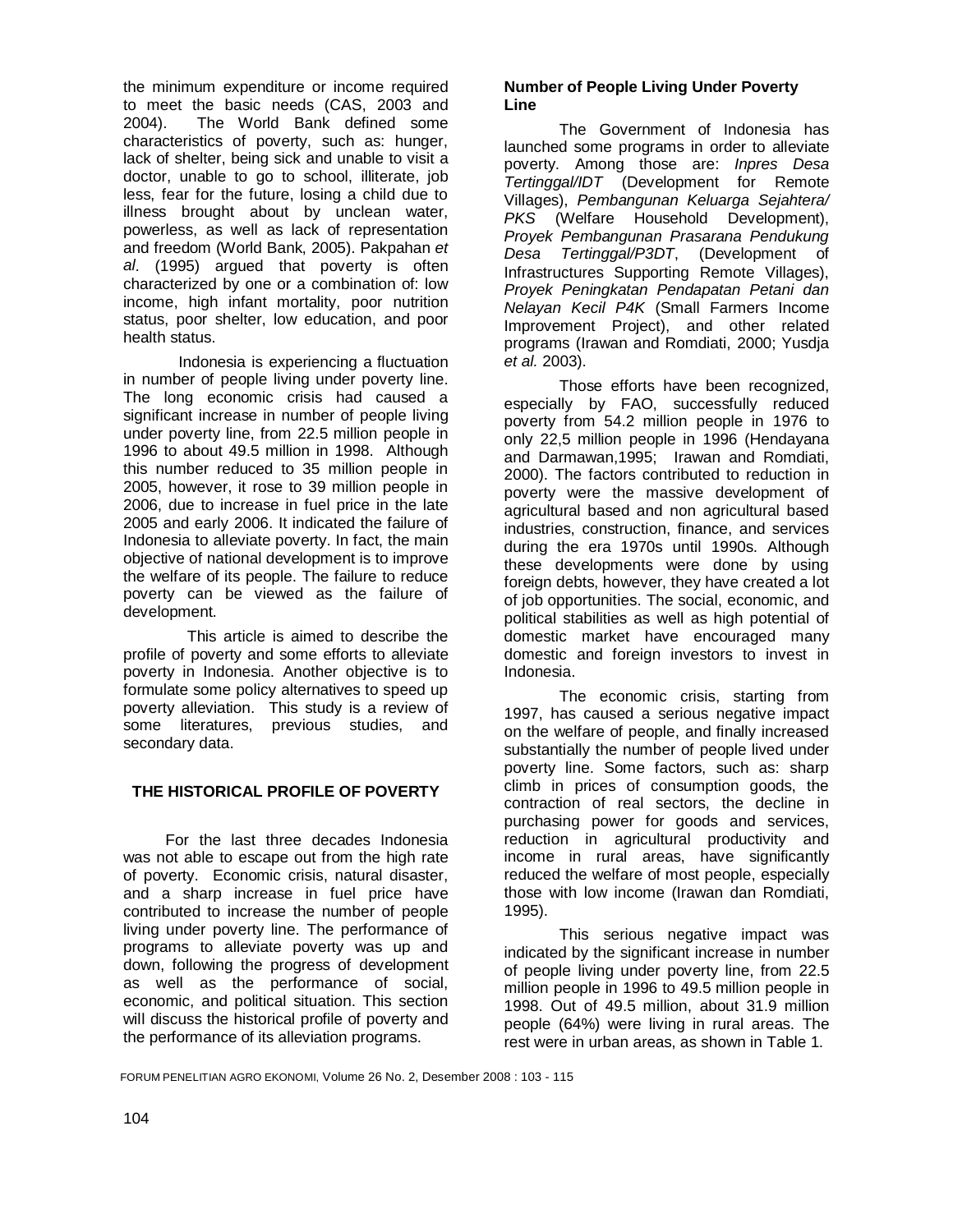Table 1. The Distribution Poverty in Indonesia, 1976-2006

| Year | Poverty line * |         | Number of poverty<br>(million) |       |       | (% )<br>Percentage of poverty |       |       |
|------|----------------|---------|--------------------------------|-------|-------|-------------------------------|-------|-------|
|      | Urban          | Rural   | Urban                          | Rural | Total | Urban                         | Rural | Total |
| 1976 | 4.522          | 2.849   | 10,00                          | 44,20 | 54,20 | 38,79                         | 40,37 | 40,08 |
| 1980 | 6.831          | 4.449   | 9,50                           | 32,80 | 42,30 | 29,04                         | 28,42 | 28,56 |
| 1984 | 13.731         | 7.706   | 9,30                           | 25,70 | 35,00 | 23,14                         | 21,18 | 21,64 |
| 1987 | 17.381         | 10.294  | 9,70                           | 20,30 | 30,00 | 20,14                         | 16,14 | 17,42 |
| 1990 | 20.614         | 13.294  | 9,40                           | 17,80 | 27,20 | 16,75                         | 14,33 | 15,08 |
| 1996 | 38.046         | 27.415  | 7,20                           | 15,30 | 22,50 | 9,71                          | 12,30 | 11,34 |
| 1998 | 96.959         | 72.780  | 17,60                          | 31,90 | 49,50 | 21,90                         | 25,70 | 24,70 |
| 2000 | 91.632         | 73.648  | 12,31                          | 26,43 | 38,74 | 14,60                         | 22,38 | 19,14 |
| 2001 | 100.011        | 80.382  | 8,60                           | 29,30 | 37,10 | 9,76                          | 24,95 | 18,41 |
| 2002 | 130.499        | 96.512  | 13,32                          | 25,08 | 38,40 | 14,46                         | 21,10 | 18,20 |
| 2003 | 138.803        | 105.828 | 12,26                          | 25,08 | 37,34 | 13,57                         | 20,23 | 17,42 |
| 2004 | 143.455        | 108.725 | 11,37                          | 24,78 | 36,20 | 12,13                         | 20,11 | 16,66 |
| 2005 | 150.799        | 117.259 | 12,40                          | 22,70 | 35,10 | 11,37                         | 19,51 | 15,97 |
| 2006 | 175.324        | 131.256 | 14,29                          | 24.76 | 39,05 | 13,36                         | 21,90 | 17,75 |

 $*$  = Poverty line = Rp/cap/month

Sources: Irawan and Romdiati, 2000; CAS, 2003; 2004; 2006. Kompas: 2 Sept. 2006.

During the crisis recovery, the number of people lived under poverty line declined from 49.5 million people in 1998 to about 35.1 million people in 2005. Unfortunately, an increase in prices of consumption goods which were triggered by the doubling price of fuel in the early 2006, have lifted up the poverty. About two-third of the poor are living in rural areas. Therefore, the economic development should be reoriented toward rural areas, basically integrated agricultural based development, in order to alleviate the people from poverty.

### **Characteristics of Poverty**

Some studies showed that at least there are two main problems that create poverty. First, land resource: marginal, unfertile, and not optimally utilized, cause a low productivity and then low income. Secondly, the low accessibility of the area, mainly due to poor transportation facilities, cause a low accessibility of the people to labor, inputs and products markets, and less access to public services. These two main problems lead to poverty, because most of people are not able to meet their basic needs. The determinant factors could differ from one to another location. Thus, the characteristics and

dimension of poverty across region will be different.

 Sudaryanto and Rusastra (2006) argued that poverty is changing over time following its dynamics. There are at least nine dimension of poverty need to be considered, such as: (1) inability to meet the basic needs (foods, clothes, and shelter); (2) low accessibility to other basic needs (health, education, sanitation, clean water, and transportation); (3) inability to do capital accumulation: (4) vulnerable to external disturbances; (5) low quality of human resource; (6) absent in society's activities; (7) lack of access to job opportunity; (8) inability to run a business, due to physical and mental disorder; and (9) social unfortunate.

Meanwhile, the characteristics of poverty are: (1) most of them are living in rural areas; (2) their family size are bigger than the average; (3) their main source of income is agricultural sector; (4) lack of resources; (5) low quality of human resource; (6) low income; (7) most of income is used for basic needs; (8) tend to have food insecurity (Sudaryanto dan Rusastra, 2006).

Taryoto (1995) reported that poverty is mostly found in rural marginal land. The poverty is mostly attributed to: (1) lack of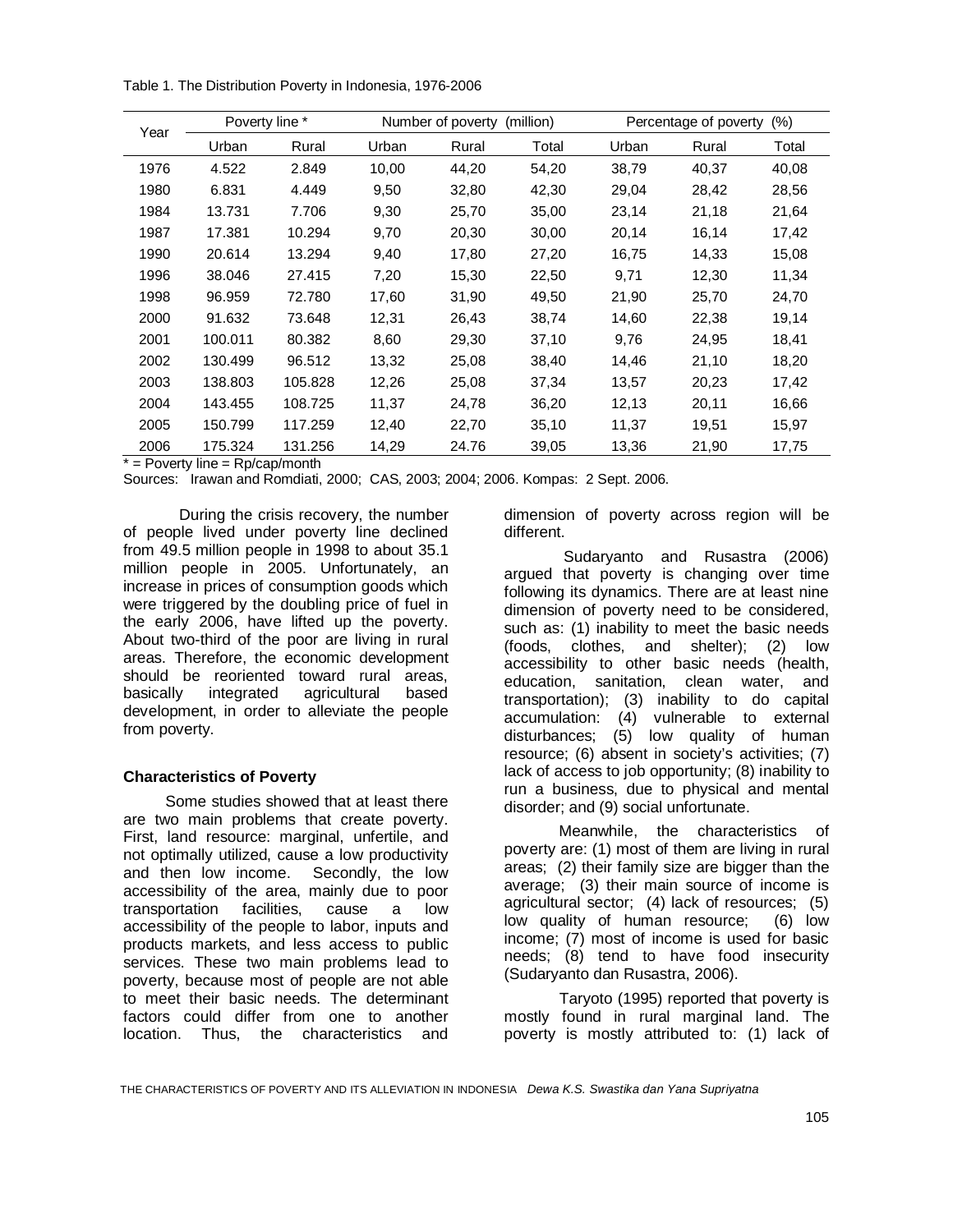natural resources capacity; (2) lack of social and economics infrastructures; (3) lack of social and economic institutions supports; (4) low quality of human resource. Moreover, Simatupang *et al.* (2004) argued that poverty is attributed to: (1) marginal dry land; (2) low quality of human resource; (3) lack of cash capital; and (4) poor condition of transportation facilities. These four determinants have caused the poor are difficult to occupy the economic opportunities, and therefore, they are trapped in poverty. They are economically depending upon agricultural sector. Therefore, agricultural sector should be developed in an<br>integrated way, included appropriate way, included appropriate agricultural technology, in combination with provision of credit facilities, agro industry, and development of infrastructures to accelerate the rural economic activities.

### **Poverty Based on Economic Sectors**

As mentioned earlier that the poor whose are mostly in rural areas, are highly depending upon agricultural sector. Most of them are either doing agriculture in a small land size, or doing a job as off-farm labor. Hence, their incomes are generally low. The dependency of the poor upon agricultural sector is shown by the high proportion of the poor whose are working in agricultural sector. During the period of 2000-2004, most of the poor (52% in 2000 and 59% in 2004) were working in agricultural sector, as shown in Table 2.

The poor working in industrial sector were declined from 14 percent in 2000 to less than 6 percent in 2004. In absolute number, they were also declined from 5.4 million in 2000 to about 2.0 million people in 2004. This decline was mainly attributed to two factors, namely: (1) substantial contraction of industrial sector, so that, its ability to absorb labor was also drastically declined; and (2) the quality of human resource was declined, due to inability of people to pursue higher education and skill training that needed by industrial sector. The poor working in services were slightly increased from 25 percent in 2000 to 27 percent in 2004.

Table 2 also showed the presence of transformation in job opportunity for the poor. There was a decrease in industrial sector, while an increase in agricultural sector. It could be that the poor who lost their job in industrial sector moved to agricultural sector. Therefore, agricultural sector has more burden to absorb the job-less labor from other sector. In order to improve its capacity to absorb more labor, agricultural development should be given a high priority.

# **Poverty based on Its Deepness and Severity**

Two among other indicators used for measuring level of poverty are the deepness index or Poverty Gap Index (P1) and severity index or Distributionally Sensitive Index (P2). Mathematically, these two indices were

Type of job  $\frac{Number \space of \space poverty \space (000 \space persons and \space \%)}{2000}$ 2000 2001 2002 2003 2004 Job-less 3.599,63 2.348,96 3.072,03 3.061,80 3.067,70 (%) 9,26 6,33 8,61 8,20 8,49 Agriculture 20.108,95 23.374,61 20.604,60 22.250,60 21.265,50 (%) 51,73 62,99 57,75 59,59 58,83 Industry 5.380,01 4.401,06 4.470,50 2.147,00 2.024,80 (%) 13,84 11,86 12,53 5,75 5,60 Services 9.784,31 6.983,81 7.571,37 9.876,30 9.788,90 (%) 25,17 18,82 21,22 26,45 27,08 To t a l 37.256,90 37.108,44 35.680,50 37.339,40 36.146,90

(%) 100 100 100 100 100

Table 2. The Number of Poverty by Type of Job in Indonesia, 2000-2004

Source: CAS, 2003; 2005.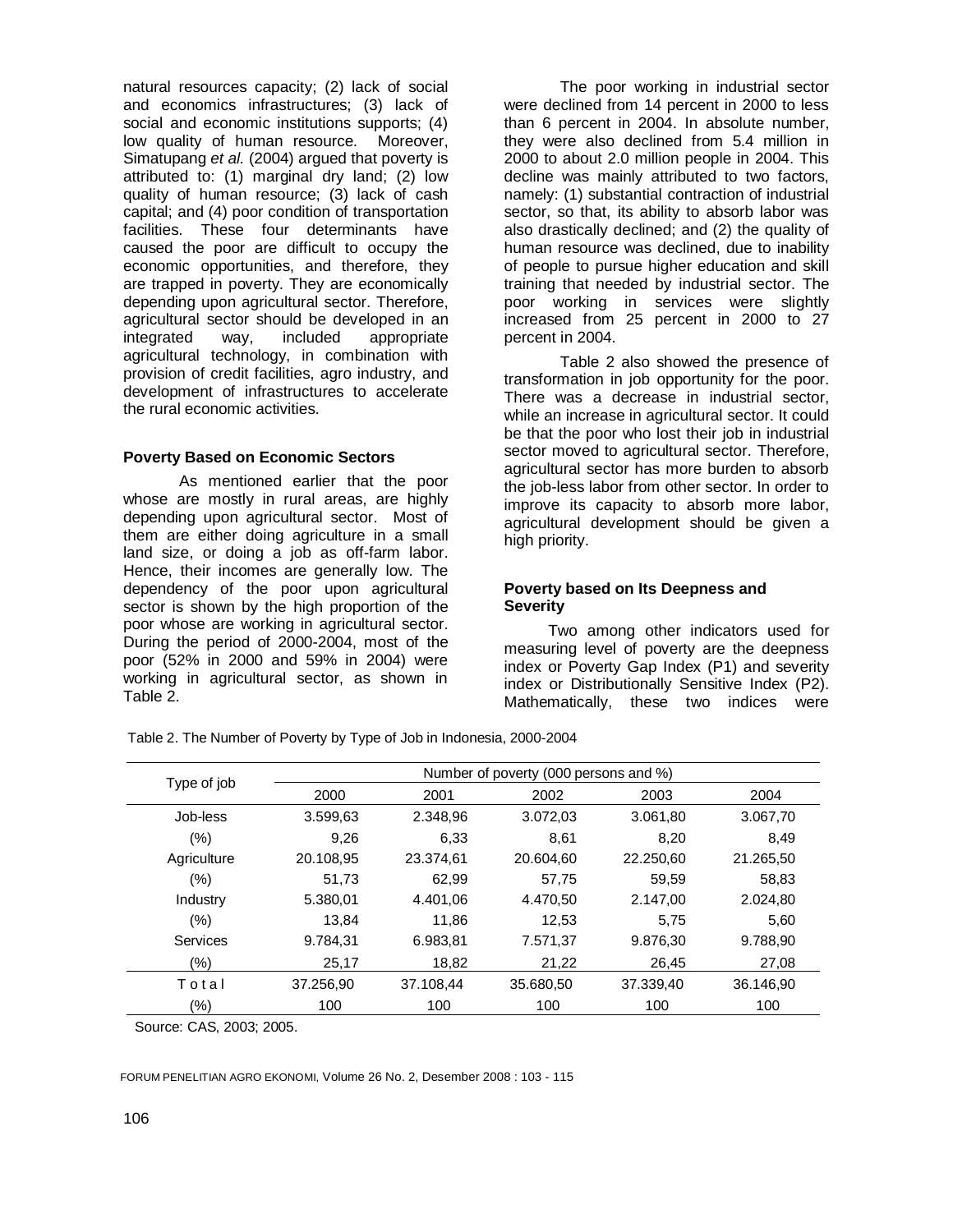formulated by Foster-Green-Thorbecke (1984) in CAS (2003), as presented in Appendix 1.

Poverty Gap Index  $(P_1)$  is a measure of the average gap between expenditure of the poor and poverty line. The highest the gap, the worse is the economic condition of the poor. Meanwhile, Distributionally Sensitive Index  $(P_2)$ is to some extent shows the distribution of expenditure among the poor (CAS, 2003 and 2004).

For the last 5 years (2000-2004), the average Poverty Gap Index in Indonesia was 3.19 percent. It means that the average expenditure of the poor during 2000-2004 was 3.19 percent below the poverty line. In other words, they were able to meet about 97 percent of their basic needs. However, there was an improvement in poverty gap index from 3.51 percent in 2000 to 2.89 in 2004, or declined by 4.74 percent/year. Similarly, there was also an improvement in severity index of<br>poverty, indicated by a decline in poverty, indicated by a decline in Distributionally Sensitive Index from 1.02 percent in 2000 to about 0.78 percent in 2004, as shown in Table 3. It also indicated a small variation of income among the poor.

Table 3. The Poverty Gap and Distributionally Sensitive Indices of Poverty

| Year                                         | Poverty Gap<br>Index $(P_1)$ | Distributionall<br>y Sensitive<br>Index $(P_2)$ |
|----------------------------------------------|------------------------------|-------------------------------------------------|
| 2000                                         | 3.51                         | 1.02                                            |
| 2001                                         | 3.42                         | 0.97                                            |
| 2002                                         | 3.01                         | 0.79                                            |
| 2003                                         | 3.13                         | 0.85                                            |
| 2004                                         | 2.89                         | 0.78                                            |
| Average                                      | 3.19                         | 0.88                                            |
| Trend                                        | -4.74                        | -6.49                                           |
| $C_{\text{OUTCO}}$ $C_A$ $C_A$ $2003$ $2004$ | computad                     |                                                 |

Source: CAS, 2003; 2004, computed.

Source: CAS, 2003.

## **Poverty Based on Human Development and Human Poverty Indices**

Human Development Index (HDI) is also an indicator of poverty measurement that shows an achievement of human development. Human Development Index is measured in three dimensions, namely: (1) life expectation at birth; (2) level of formal education and literacy; (3) standard of living, represented by expenditure for consumption per capita per month (CAS, 2003). In contrast, Human Poverty Index (HPI) measures a failure of development in the same dimension with HDI. Mathematically, the formula for HDI is as presented in Appendix 2, and the result is presented in Table 4.

 The live expectation was slightly increased from 66.20 years in 1999 to 67.60 years in 2004, or increased by 0.42 percent/year. Meanwhile, the literacy rate was relatively high, it was 88.40 percent in 1999 and 90.40 percent in 2004, or it increased by 0.45 percent/year. The average level of formal education was 6.70 years in 1999 and 7.20 years in 2004, or it increased by 1.45 percent/year (Table 4). Although increased, the level of education of the poor was still low, at the first grade of Junior High School. This level of education was far away from the requirement needed by non agricultural sector.

The per capita expenditure for consumption was relatively low. If the rural poverty line in 1999 was Rp 74.22/capita/month or Rp 891,260/capita per year, then the consumption of Rp 578,800/capita/year was about 65 percent of the rural poverty line. Even in 2004, the percentage of per capita consumption was lower than in 1999. In general, the Human Development Index (HDI) was 64.30 in 1999, slightly increased to 65.83 in 2002 and 68.70 in 2004, or it grew by 1.33 percent/annum.

| Poverty Indicator                | 1999   | 2002   | 2004   | Trend |
|----------------------------------|--------|--------|--------|-------|
| Life expectation (years)         | 66.20  | 66.20  | 67.60  | 0.42  |
| Literacy rate $(\%)$             | 88.40  | 89.55  | 90.40  | 0.45  |
| Level of education (years)       | 6.70   | 7.10   | 7.20   | 1.45  |
| Consumption/capita (Rp 000/year) | 578.80 | 591.20 | 614.10 | 1.19  |
| Human Development Index (HDI)    | 64.30  | 65.83  | 68.70  | 1.33  |

Table 4. Human Development Index in Indonesia, 1999-2004.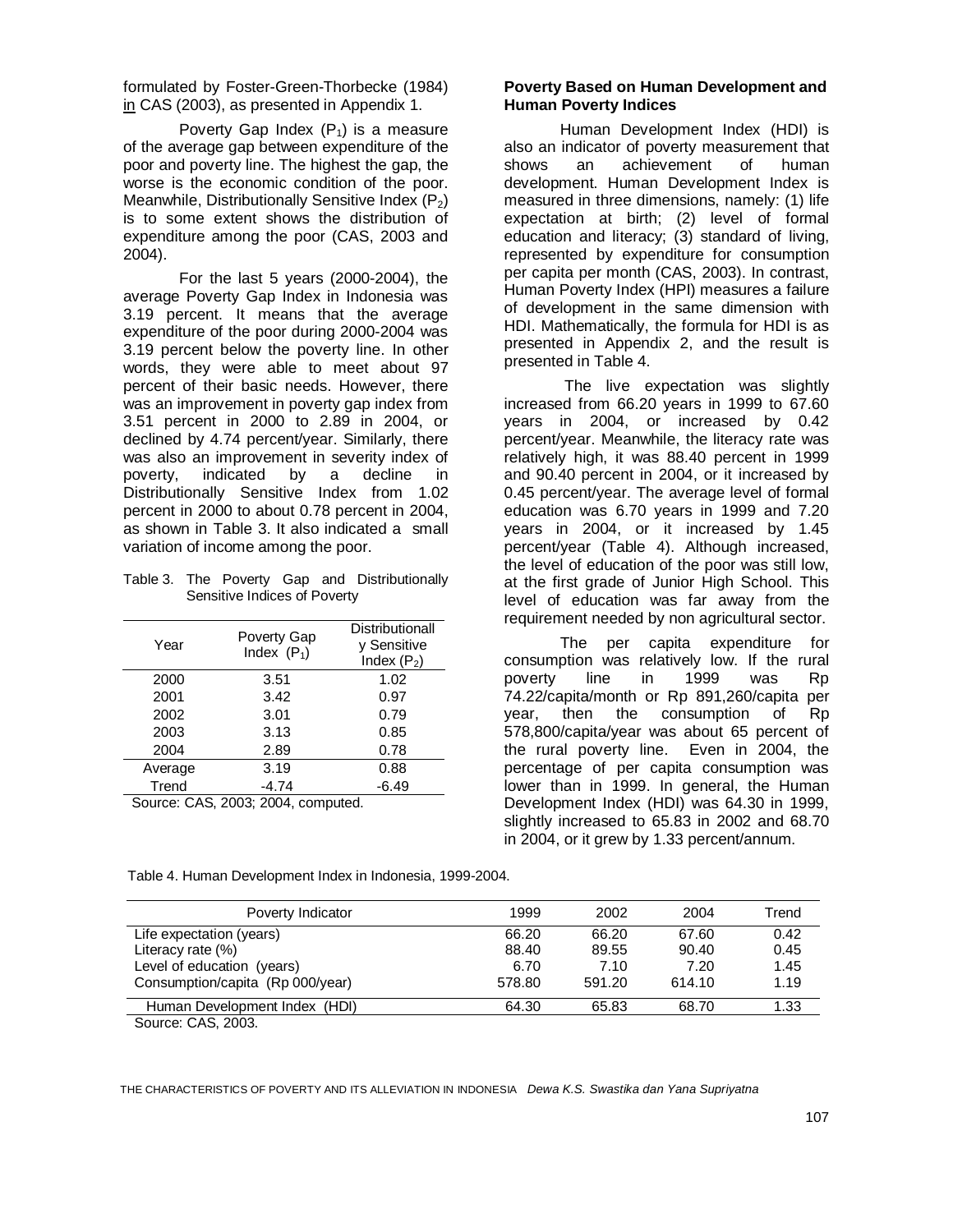In terms of Human Poverty Index (HPI), the formula is as presented in Appendix 3, and the result is presented in Table 5. The people dead before 40 years was declined from 15.20 percent in 1998, to about 11.20 percent in 2004, or it grew at a rate of -4.96 percent/year. It indicated an improvement, especially in health care. The illiteracy rate also declined at a rate of 3.10 percent/year during the period of 1998-2004, indicating the improvement of education.

Table 5. The Human Poverty Index in Indonesia, 1998-2002

wage rate in agricultural sector. Therefore, the household income from agricultural sector is increased, and hence, the people are able to gradually escape out from poverty. The second transformation enables people to obtain the formal status of job, and hence, higher household income.

The two patterns of transitions to enable people escape out from poverty are: (A) The transformation of subsistent agriculture

| Poverty Indicators                                     | 1998  | 2002  | 2004  | Trend    |
|--------------------------------------------------------|-------|-------|-------|----------|
| People dead before 40 years old (%)                    | 15.20 | 15.00 | 11.20 | $-4.96$  |
| Illiteracy rate (%)                                    | 11.60 | 10.50 | 9.60  | $-3.10$  |
| People not access to clean water (%)                   | 51.90 | 44.80 | 23.00 | $-12.68$ |
| People living in >5 km from public health service (%)  | 21.60 | 23.10 | nda   | 1.69     |
| Children below 5 years with low nutritional status (%) | 30.00 | 25.80 | 28.00 | $-1.14$  |
| Human Poverty Index (HPI)                              | 25.20 | 22.70 | 18.50 | $-5.02$  |
| Source: CAS 2003: LINDR 2005                           |       |       |       |          |

Source: CAS, 2003; UNDP, 2005.

People not access to clean water and children below 5 years with low nutritional status were also decreasing at the rate of 12.68 percent and 1.14 percent per year, respectively. In general, the human poverty index declined by 5.02 percent/year, indicating the improvement in the welfare of the poor during 1998-2004

### **Strategies and Policy Approaches to Alleviate Poverty**

There are some strategies and policy approaches needed, in order to be able to alleviate poverty efficiently and effectively. The World Bank (2006) in its study on "*Revitalizing the Rural economy: An Assessment of the Rural Investment Climate in Indonesia*" cited by Rusastra *et al*. (2006), proposed *two main roads* and *two transitions*, to enable people escape out from poverty. The two main roads are: (1) agricultural transformation from subsistent to modern and commercial agriculture; (2) transformation of activities from subsistent non-agriculture or non formal activities to formal activities which are more productive and profitable (Figure 1).

The first transformation enables farmers to improve productivity of agricultural resources through improvement of intensification, diversification, and improve into informal non-agricultural activities in rural areas; and (B) Migration or rural-urban integration.

In the short run, the income improvement in the transition (A) is not significant. In the transition (B), the subsistent agricultural household and informal nonagricultural household in the rural areas will seek for the job in the urban areas (Figure 1).

The important lesson learnt from Figure 1 are that: (a) the strategy to escape out from poverty can be done by using multisector approach, and the role of agricultural sector remains dominant; (b) in the situation where both investment and development of non-agricultural sector are stagnant, then the short run transition strategy act as the safety effort that should be facilitated by government; (c) the development of modern commercial agriculture and non-agriculture sector in rural and urban areas are the long term strategy to escape out from poverty; and (d) the multisector approach needs an institutional coordination in both central and local government (Rusastra *et al.,* 2006).

In order to alleviate poverty effectively by using multi-sector approach, the Minister of State Affair at the central government and the Governor and Bupati/Walikota at Provincial and District level should lead and coordinate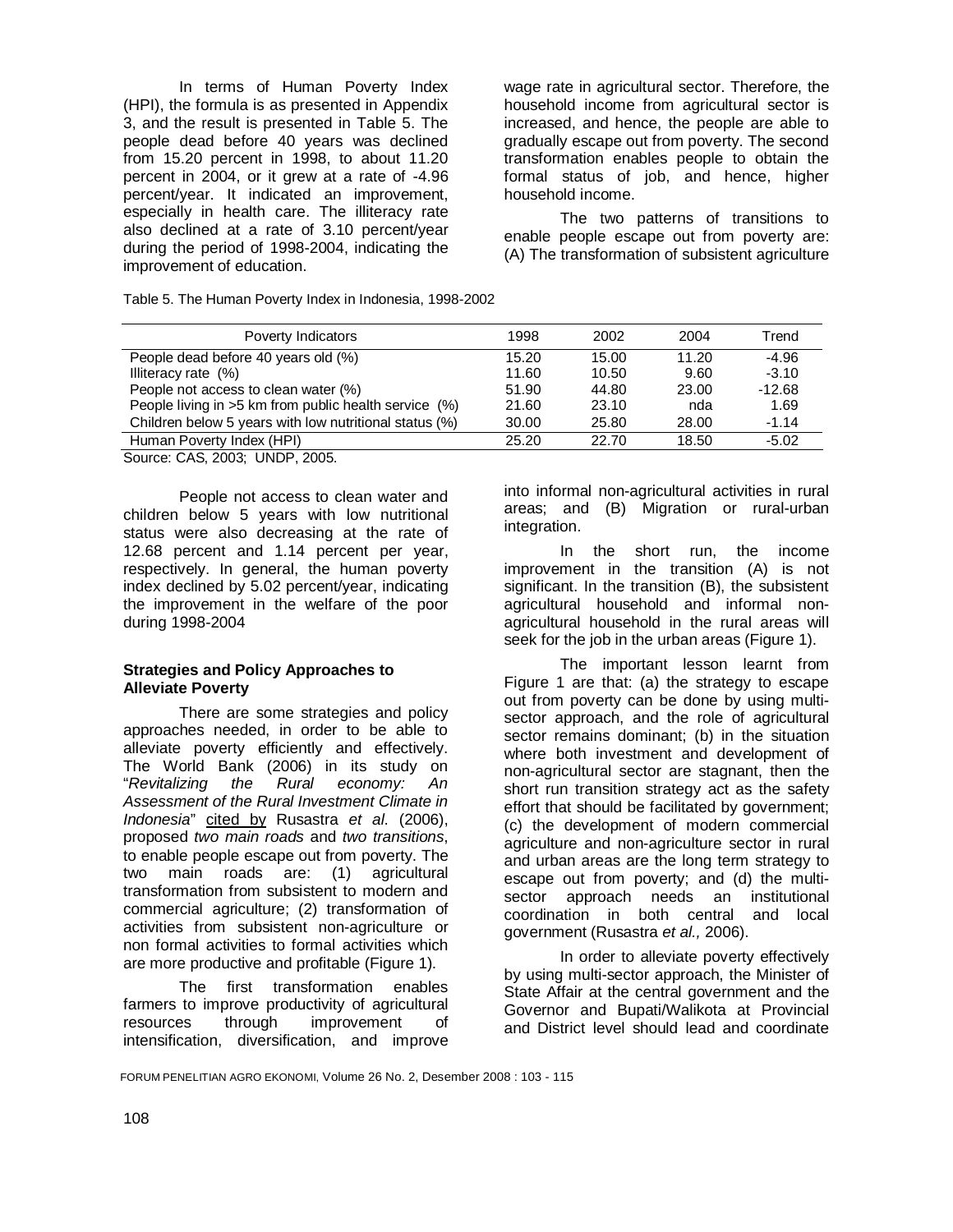poverty alleviation programs. This is relevant to the autonomy, where Bupati/Walikota has an authority to conduct development in their region. All of sector-by-sector development should be in one coordination, so that, all programs for poverty alleviation could be conducted in an integrated way. Therefore, the objectives of the programs could be achieved effectively.

### **THE PERFORMANCE OF POVERTY ALLEVIATION PROGRAMS**

.

Some programs to alleviate poverty in Indonesia have been done since 1970s. As a result, the number of people living under poverty line declined significantly until 1996. However, the long economic crisis that started in mid 1997, have caused a significant increase in number of people living under poverty line. The following section presents some programs launched by the government of Indonesia in order to alleviate poverty.

an inability of the poor to purchase food. On the other hands, OPK is a coping program during the scarcity of food. Initially, government provided a subsidy of medium quality of rice 10 kg/family/month with the price of Rp 1000/kg. Furthermore, the volume was increased to 20 kg/family/month. So that, this volume was approximately 40 percent of the rice needed by the poor family. In 2003, the government provided a budget of Rp 4.3 trillion, which was equivalent to 2.3 million tons of rice for about 9.8 million of households (Pasaribu, 2006).

Tabor and Sawit (2005) estimated that during 2002-2004, Raskin has distributed subsidized rice about 6.3 million tons or about 2.1 million tons/year in 46,000 points of distribution. About 55 percent was distributed in Java. The budget spent for Raskin program was about Rp 5.29 trillion/year during the period of 2002-2005.

The limitations of this program were: (i) households who were eligible to receive this



Source: World Bank (2006) in Rusastra *et al*., (2006).

Figure 1. Transition Pathway to Escape Out from Poverty

### **Program of Rice for the Poor (Raskin)**

Food aid program in the form of rice for the poor (Beras untuk Rakyat Miskin/Raskin) was launched in 1998, as an effort to help the poor during the economic crisis. The objective of Raskin is to help the poor to reduce their expenditure on food. Different from special market operation (OPK), Raskin is a strategic prevention to overcome subsidy did not able to fully purchase this rice; (ii) households who were not eligible wanted to get this rice, so that rice was distributed to all households, regardless their economic status; (iii) lack of budget to distribute this rice to the village level, so that the package was deducted by 1-2 kg/family.

Regardless its limitations, the Raskin program was thought to be helpful to the poor.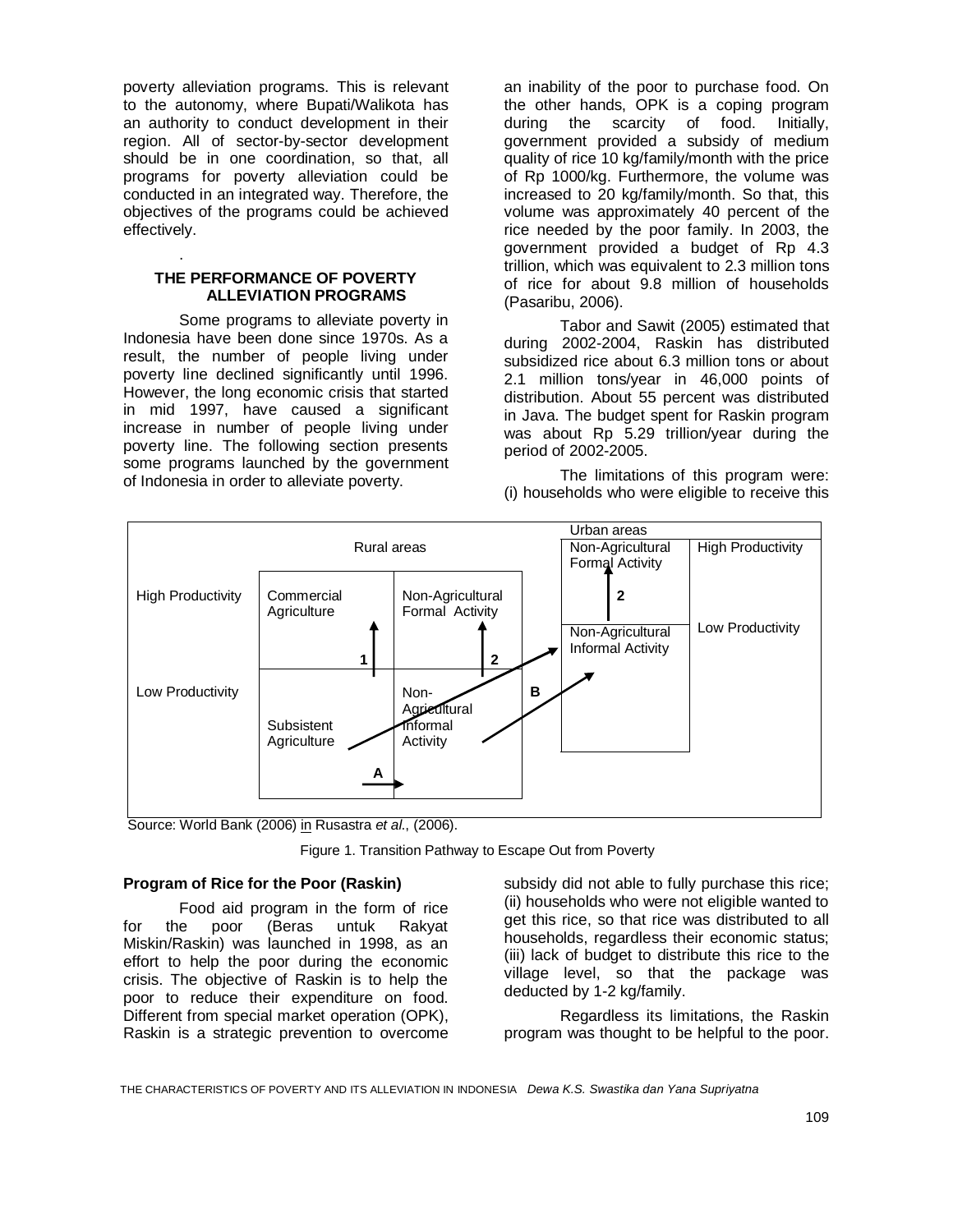Therefore, Raskin was formally declared as one among other supporting system to the rice economy in Indonesia by Inpres No.9, year 2001. Furthermore, Inpres No 9, year 2002 was released to ensure rice stock and its distribution for the poor and people with food insecurity (Pasaribu, 2006). To strengthen the coordination of Raskin program, there was a joint decree No. 25, year 2003, between the Minister of State Affair and the DG of Bulog, and the general agreement among Governors in Indonesia regarding Empowerment of the Poor which was declared during the coordination meeting held on 21-22 June 2003 in Jakarta. In 2005, the implementation of the program was continued by releasing the Inpres No. 2, year 2005.

# **Cash Direct Grant (BLT) Program**

Cash direct grant (Bantuan Langsung Tunai/BLT) was granted to the poor families, to compensate the increase in fuel price in 2005. This grant was distributed based on the Inpres No. 12, year 2005. The number of the poor families who granted this program about 15.5 million households. This grant was delivered every 3 months (Rp 100,000/family/month), through PT Pos. Initially, the distribution of this grant faced with the problem of determining the criteria of the poor families. For the second phase, the executing agency made some improvement. In 2006, the BLT was planned to be changed into productive economic activities, directed to empowerment of the poor (Pasaribu, 2006).

Conceptually, the BLT was thought as a good program to help the poor, especially to cope with their inability to meet their basic needs. However, its success was much depending upon management of implementation and awareness as well as understanding of the community, both those who are eligible and not eligible to receive this grant.

# **The Income Improvement for Small Farmers and Fishermen (P4K)**

 The Ministry on Agriculture launched an "Income Improvement for Small Farmers and Fishermen" in 1980, so called P4K Project. The objective of this project was to improve small farmers and fishermen capacity to access the facilities in order to improve their

income and welfare. This project was a special project managed by the Ministry of Agriculture in collaboration with BRI (Bank Rakyat Indonesia) which directly oriented to poverty alleviation. The approaches used in this project were: (1) human development through empowerment of small farmers and fishermen, and (2) provision of micro finance to support micro business in rural areas. The credit delivery for joint business was done through group of beneficiaries (*Kelompok Penerima Kredit/KPK*) consisted of 8-12 persons. This project was relatively durable up to 2004, and was thought to be successful. Until 2004, this project has covered 64,247 KPK, has completed 132,682 proposals for joint business (*rencana usaha bersama/RUB),* with the total credit of Rp 902.5 billion. The repayment rate was relatively high (95.2%). In addition, about 53,333 KPKs had a deposit of about Rp 23.8 billion in BRI, 28,100 KPKs had a deposit of Rp 5.9 billion in their groups, and covering 9,646 villages in 18 provinces (Pakpahan *et al*., 1995).

The results of Impact Studies done by Central Agency of Statistics (CAS) and local Universities in some provinces in 2002 showed that P4K program have successfully improve the welfare of the KPKs members, hence only 8-9% of them remain lived under poverty line (Sinar Tani, 2004). However, this project was not without limitations. Its limitations were: sector based and overlapped with other programs within the same group of people.

# **Inpres for Undeveloped Villages (IDT)**

Poverty alleviation through Inpres for undeveloped villages (Inpres Desa Tertinggal/IDT) program was implemented in 1993-1996. This program was done in the basis of multi-sector integratedly, and using regional and family approaches. The government provided the poor with credits and infrastructure, as well as supervision. The revolving fund of Rp 20 million/village/year for income generation activities was given to the society groups (Pokmas). The infrastructures, such as: roads, bridges, clean water, etc., were developed to support the business of the groups in the IDT areas. The constructions of these infrastructures were done by the villagers themselves, while the budget was provided by government.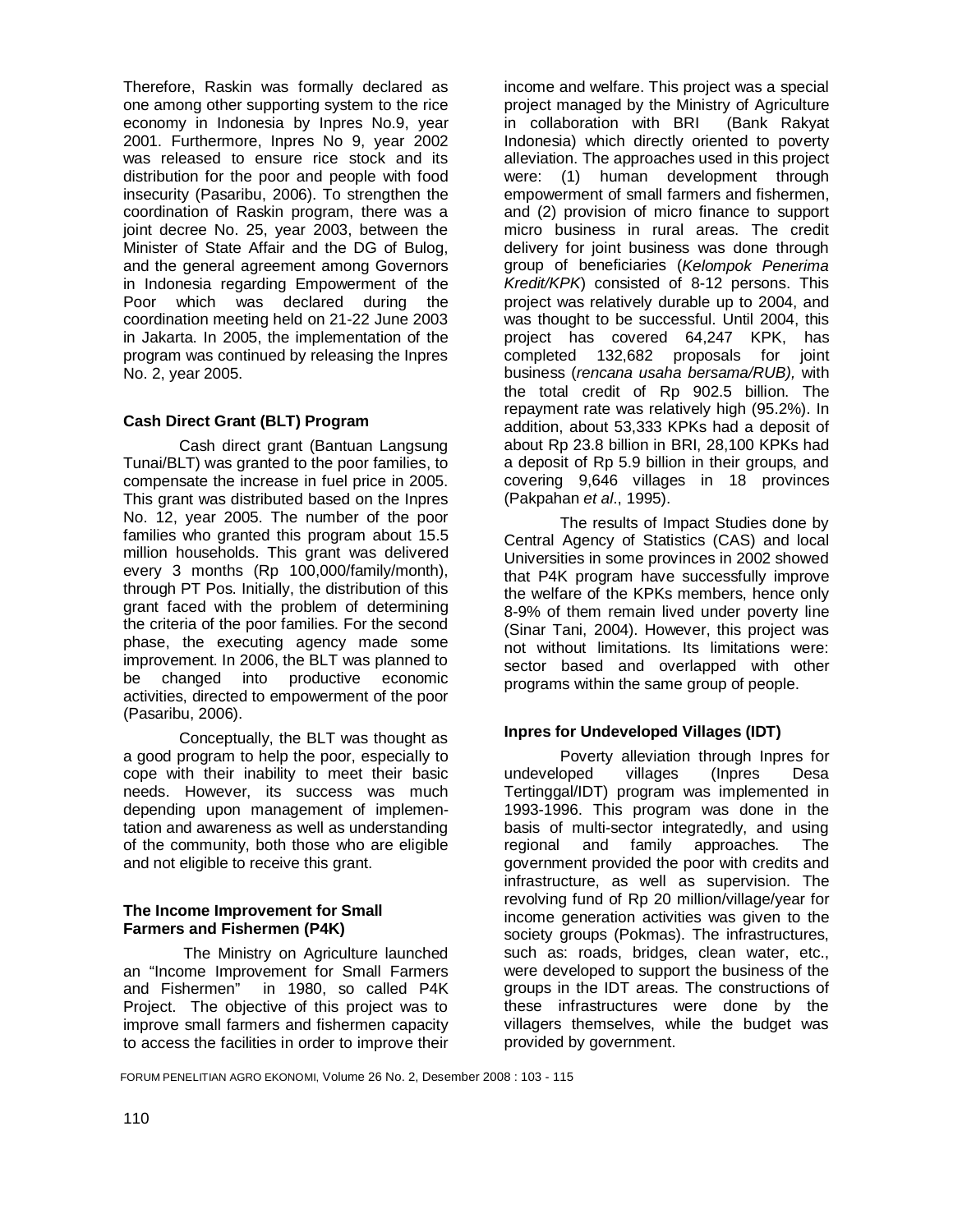Some institutions considered this program (especially in Java and Bali) was success to alleviate poverty, although in other regions was less success. The limitations of IDT program were lack of cooperation and solidarity among the groups (Pokmas), so that limited the progress of their business. Another limitation was lack of understanding and commitment among related local institutions, so that this program was not sustain.

## **Additional Food for Students (PMT-AS)**

The program of additional food for students (Program Makanan Tambahan untuk Anak Sekolah/PMT-AS) was implemented in 1997, by some institutions using inter sector approach. The institutions involved in this program were: Ministry of State Affair, National Planning Agency, Ministry of Education and Culture, Ministry of Health, and the society. The target group of this program was Elementary School (SD) and Madrasah Ibtidayah (MI) in the poor areas, in order to improve nutritional and health status of the students for their better growth. The foods were originally taken from the local market. However, it was difficult to conclude whether or not this program improved the nutritional and health status of the students. The limitation was lack of promotion at schools and villages, as well as lack of coordination among sectors. The foods were not bought from the local market, so that no positive impact on the development of local economy.

# **Social Safety Net (JPS) Program**

The Social Safety Net (Jaringan Pengaman Sosial/JPS) Program was launched to cope with poverty as a consequent of economic crisis started in 1997/1998. This program was temporally implemented, under coordination of the National Planning Agency (Bappenas). The objective of this program was to help the new poor, due to economic crisis, to meet their basic needs. The limitations of this program were too reactive, in hurry, and discontinue. There were many critics regarding the unclear target group, its implementation and monitoring, which full of bureaucracy, collusion, and nepotism, although some were successful. In the developed countries, the

poor get continuous allowance from the government, although without job. This is not the case in Indonesia.

## **Labor Intensive Program**

In 1998/1999 the government of Indonesia launched the labor intensive program in public work. This program was implemented through productive labor intensive in public work sector (Program Padat Karya Sektoral Pekerjaan Umum/PKPS-PU). The objective of this program was to create a job opportunity during the economic crisis. In 1999/2000, the PKPS-PU program was complemented with special initiative for women unemployment (SIWU).

The economic crisis has caused a contraction of economic activities, so that a lot of labor lost their jobs (Pemutusan Hubungan Kerja/PHK). In addition, the new labor forces were not able to find a job. Thus, the number of unemployment was substantially increased, especially in urban areas (Info URDI, 1999). The Central Agency for Statistics (CAS) estimated that there was about 6.2 million people fully unemployed and about 35 million people were categorized as half unemployment or worked less than 35 hours per week (Kompas, 20 April 1999 in Info URDI, 1999). An increase in number of unemployment will be followed by number of people live under poverty line and will create a social and political problem.

The PKPS-PU created job opportunity through development of basic infrastructures. Take note that, the creation of job opportunity through development of infrastructures was not a new thing. It has been adopted by USA and The Netherlands to cope with world economic crisis in 1930s. For example, the development of Tennese Valley Authority (TVA) in USA and dikes along the Netherlands beach (Info URDI vol. 3, January-March 1998 in Info URDI, 1999).

# **Poor Farmers Income Improvement Through Innovation Project (PFI3P)**

Currently, there is an on going program to alleviate poverty, namely Poor Farmers Income Improvement through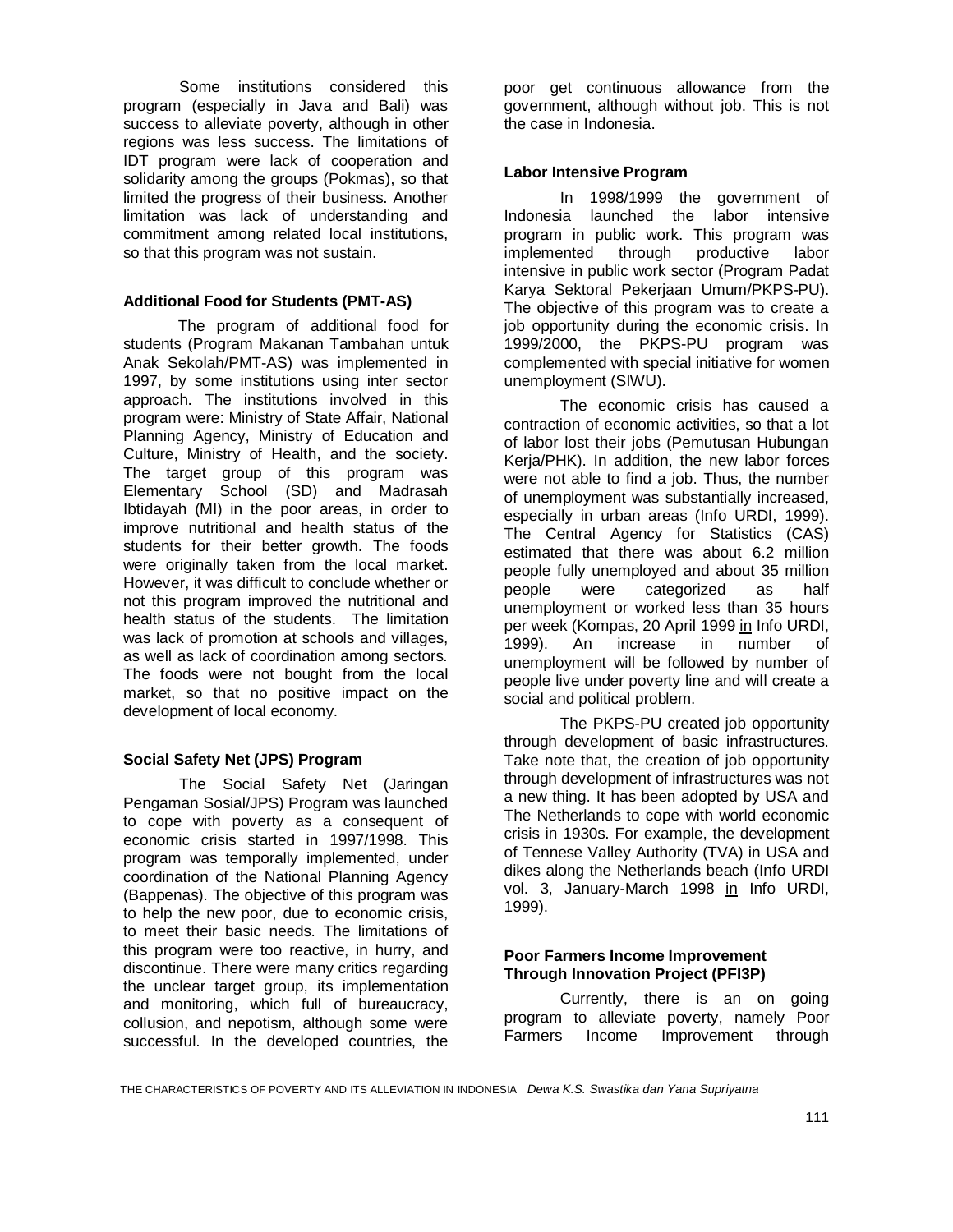Innovation Project (PFI3P). This project is implemented jointly between Ministry of Agriculture and Local Government. The source of fund is soft loan from Asian Development Bank (ADB) with the duration of 5 years (2003- 2008). The target of this project within 5 years is 1000 villages in the 5 districts, namely: Blora and Temanggung in Central Java, Donggala in Central Sulawesi, East Lombok in NTB, and Ende in NTT. This project is aimed to empower the farmers through introduction of innovation, in order to enable them to solve their own problems. The target groups are farmers in the marginal dry land.

This project introduces some innovations which are relating and supporting to the development of agricultural sector. The types of innovations are based on the specific identified problems in each location, and focused more on development of infrastructures, agricultural technology, and improvement of human resource. The government provides budget for development of infrastructures, while the villagers are the one who do the construction, under supervision of local NGOs. By using this approach, it is expected that the people in the villages are able to conduct the development, based on their problems and needs, facilitated by the government.

In this project, the infrastructures being developed are village roads, bridges, dam and check dam, irrigation canals, wells, reservoirs, village warehouses, drying floor, etc. Meanwhile, the technology innovation being introduced are integrated farming system, demonstration of agricultural technology, information technology (IT) by using internet. In addition, the empowerment of human resource are conducted by doing some trainings, such as: technology on processing of agricultural products, marketing of agricultural products, the use of internet to access market information, and project management.

The specific objective of this project is to empower the villagers in order to be able to solve their own problems, especially transportation and marketing of their agricultural products, water shortage during dry season, and flood during rainy season (Swastika, 2005).

# **THE PERFORMANCE OF POVERTY ALLEVIATION PROGRAMS**

Most of the programs launched for poverty alleviation were temporary and basically as the curative programs. The programs treated the poor as the objects, instead of placing them as the actors of empowerment. The types of supports given by the government, such as revolving fund, cash direct grant, or food aid, likely did not able to solve the problems of the poor. The revolving fund has never revolved to other groups. It finished at the first groups who received the fund. So that, the programs were not sustained.

The three good examples of programs that did not provide the poor with cash but developed infrastructure facilities were: IDT (1993-1996), Padat Karya (1998-2000), and PFI3P (2003-2008). These three programs can be used as a future model of rural development to alleviate poverty. However, the success of on going PFI3P will much depend upon appropriate implementation in the field. If the interest of the institutions or bureaucracy is more dominant rather than its mission to empower the poor, then the project will face with the similar failure to the old projects, and the poor is remains poor.

To speeding up the rural economic growth, the government has to encourage the investors to run an agro-industry in rural areas. Simplify administration procedures, reduce the bureaucracy that caused a high cost of investment, build and renovate infrastructures to support agribusiness in the rural areas. At the same time, government should encourages and facilitates the fair partnership between farmers and private companies, to ensure the continuous supply of raw inputs for agro industry and reasonable price of primary agricultural products.

By doing this strategy, farmers have a market guarantee for their agricultural products. The presence of factories (agro industry) in rural areas could create some job opportunities for most rural households or poor families. Therefore, the rural economy will grow faster. The impact of this economic growth is the improvement of rural household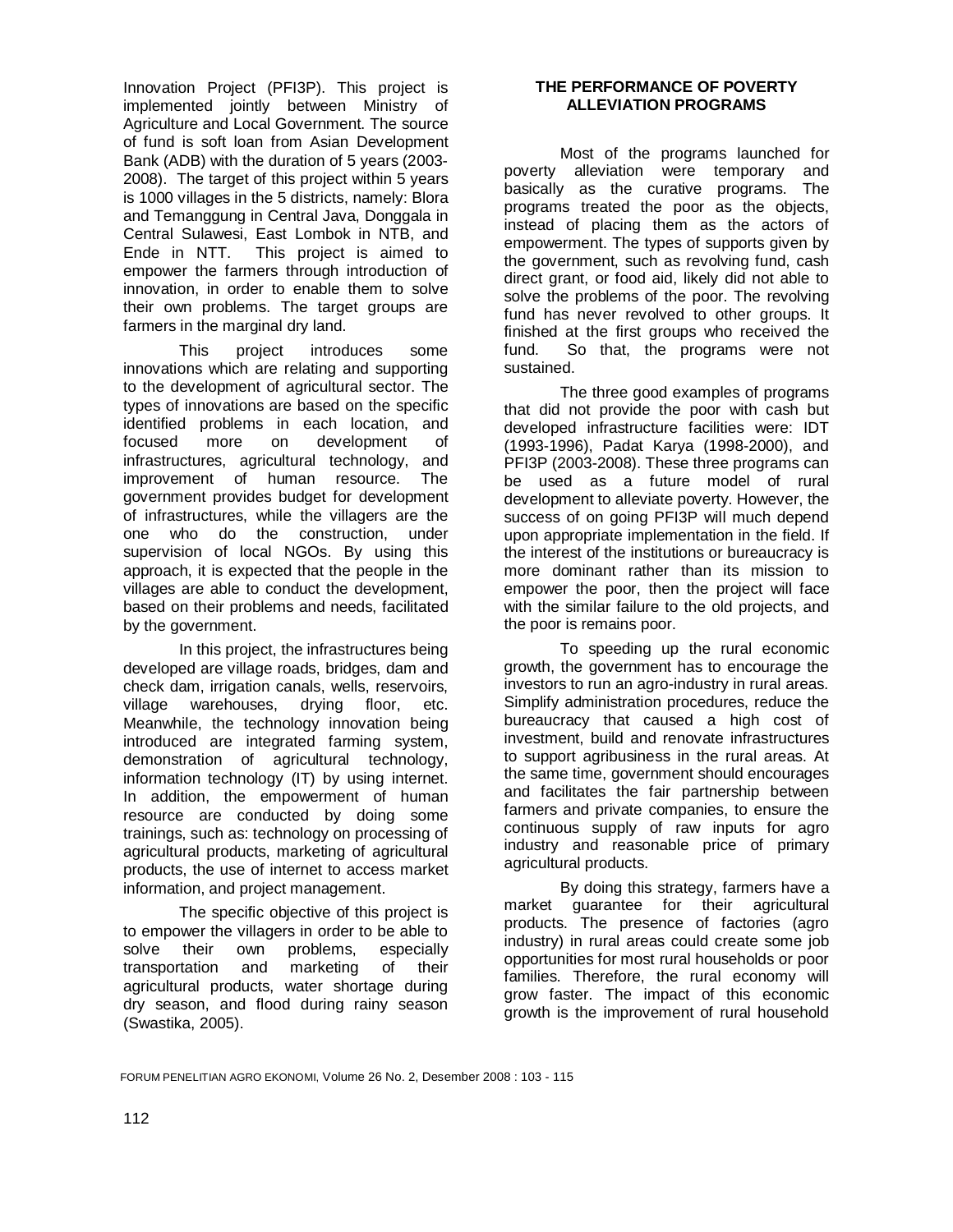income and welfare. As a result, both unemployment and poverty will be declined.

# **CONCLUSION AND POLICY IMPLICATION**

Regardless some limitations of poverty alleviation programs launched by Government of Indonesia, they were taught to be successful to significantly reduce the rate of poverty until 1996. Unfortunately, the economic crisis started in 1997 has caused a substantial increase in number of people living under poverty line. During the period of economic recovery, the rate of poverty declined until 2005. Furthermore, the increase in prices of basic needs triggered by an increase in price of fuel at the end of 2005 and early 2006, have increased the number of people living under poverty line.

Most of the poor were living in rural areas, with the marginal land, low quality of human resource, low access to source of cash capital, and poor condition of infrastructures. They are highly depending upon agricultural sector. Therefore, the strategic policy to alleviate them from poverty is to develop agriculture in the form of integrated rural development.

For the last 5 years, there was a transformation of poverty from rural to urban areas. The number of people lived under poverty line in rural areas declined, while in urban increased. This was mainly due to the urbanization of the poor to look for a job. However, due to lack of skill and expertist, they could not find a job. Finally they remain poor and increased the number of the poor in urban areas.

Most of poverty alleviation programs launched by the government of Indonesia were basically short term and curative, rather than preventive. The Raskin, BLT, revolving fund, etc. did not create a self capability of the poor to help themselves to solve their own problems. The assistance in the form of soft and simple credit, creation of job opportunities through encouraging rural investment on agro industry, followed by development and renovation of rural infrastructures and partnership farming might be the more effective way to solve the problems of poverty. By doing this strategy, farmers can easily sell

their products with a better price, hence they are able to adopt a modern technology. In addition, the presence of rural agro industry creates a job opportunity for family members of the villagers, hence, the number of unemployment and poverty will be declined.

## **REFERENCES**

- CAS (Central Agency of Statistics). 2003. Data dan Informasi Kemiskinan Tahun 2003. Book 1: Provinsi. CAS. Jakarta.
- CAS (Central Agency of Statistics). 2004. Data dan Informasi Kemiskinan Tahun 2004. Book 1: Provinsi. CAS. Jakarta.
- CAS (Central Agency of Statistics). 2006. Berita Resmi Statistik. No. 47/IX/1 Sept 2006.
- Hendayana, R., dan D.H. Darmawan. 1995. Penanggulangan Kemiskinan di Sektor Tanaman Pangan dalam Hermanto, *et al*. (Eds). Prosiding Pengembangan Hasil Penelitian Kemiskinan di Pedesaan: Masalah dan Alternatif Penanggulangannya. Buku 2. Pusat Penelitian Sosial Ekonomi Pertanian Bogor. pp. 350-366.
- Info URDI. 1999. Program Padat Karya Bidang Cipta Karya. Info URDI Vol 7. http://www.urdi.org/urdi/Info\_URDI\_New/V ol.%207.pdf. Diperoleh 19 Feb 2007.
- Irawan, P. B. dan H. Romdiati. 2000. Dampak Krisis Ekonomi Terhadap Kemiskinan dan Beberapa Implikasinya Untuk Strategi Pembangunan. Prosiding Widyakarya Nasional Pangan dan Gizi VII. Lembaga Ilmu Pengetahuan Indonesia (LIPI). Jakarta. pp. 193-243.
- Kompas, 2006. Orang Miskin Bertambah. Kompas, Sabtu 2 Sept 2006.
- Pakpahan, A., Hermanto, dan H. Sawit. 1995. Kemiskinan di Pedesaan, Konsep, Masalah, dan Penanggulangannya. Dalam Hermato. dkk. (Eds). Prosisding Pengembangan Hasil Penelitian. Kemiskinan di Pedesaan : Masalah dan Alternatif Penanggulangannya. Buku 1. Pusat Penelitian Sosial Ekonomi Pertanian. Bogor. pp. 1-12.
- Pasaribu, B. 2006. Poverty Profile and The Alleviation Programs in Indonesia. Paper presented on "Asian Regional Seminar on Poverty Alleviation" held by AFPPD and IFAD, 5-6 April 2006, in Hanoi, Vietnam.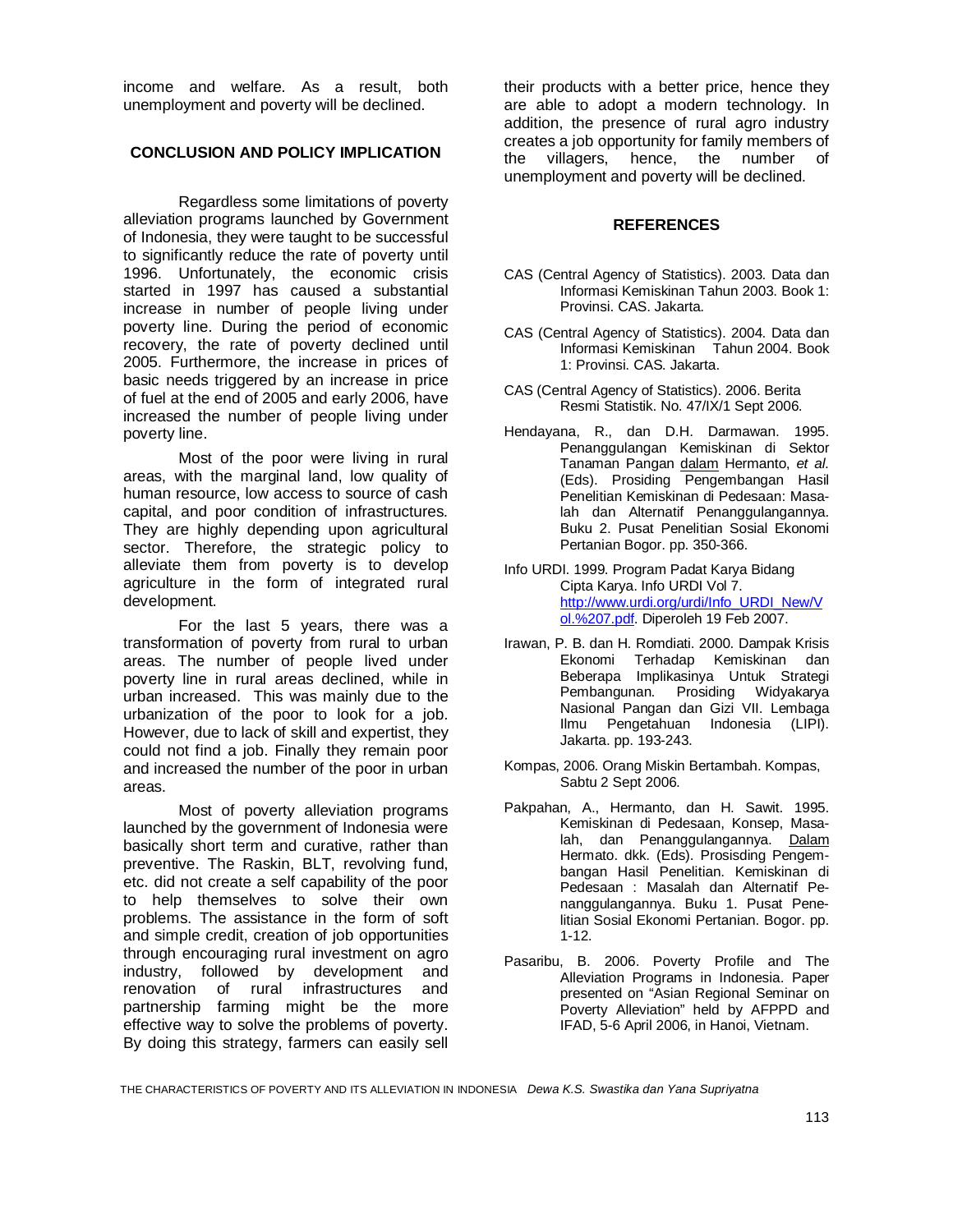- Rusastra, I W., M. Ariani, dan H.P.S. Rachman. 2006. Tingkat Kesejahteraan dan Penanggulangan Kemiskinan Petani di Pedesaan. Makalah disajikan pada Seminar Nasional Kinerja Pembangunan Pertanian 2006 dan Prospek 2007, di Hotel Bidakara Jakarta, 20 Desember 2006. Pusat Analisis Sosial Ekonomi dan kebijakan Pertanian.
- Simatupang, P., D.K.S. Swastika, M. Iqbal, and I. Setiadjie. 2004. Pemberdayaan Petani Miskin melaui Inovasi Teknologi Pertanian di Nusa Tenggara Barat. Prosiding Seminar Nasional "Pemberdayaan Petani Miskin di Lahan Marginal Melalui Inovasi Teknologi Tepat Guna" di Mataram, 31 August 2004. PSE. Bogor. pp. 1-14.
- Sudaryanto, T dan I.W. Rusastra. 2006. Kebijakan Strategi Usaha Pertanian Dalam Rangka Peningkatan Produksi dan Pengentasan Kemiskinan. Makalah disampaikan pada Seminar Internasional Multifungsi Pertanian. Balai Besar Penelitian dan Pengembangan Sumberdaya Lahan Pertanian. Bogor, 27-28 Juni 2006.
- Swastika, D.K.S. 2005. Historical Profile of Poverty Alleviation in Indonesia. Short Article. CGPRT Flash. Vol. 3. No.6. June 2005. UN-ESCAP-CAPSA. Bogor.
- Tabor, S.R. and M. H. Sawit. 2005. RASKIN: A Macro-Program Assessment. BULOG. Jakarta.
- Taryoto, A. H. 1995. Kemiskinan dan Program Penanggulangan Kemiskinan Lingkup Departemen Pertanian : Suatu Upaya Introspeksi *dalam* Hermanto, dkk. (Eds). Prosiding Pengembangan Hasil Penelitian Kemiskinan di Pedesaaan : Masalah dan Alternatif Penanggulangannya. Buku 2. Pusat Penelitian Sosial Ekonomi Pertanian. Bogor. pp. 481-489.
- Word Bank, 2005. Understanding Poverty. http://www.worldbank.org/poverty/ mission/up1.htm, diperoleh 10 Agust 2006.
- Yusdja, Y., E. Basuno, M. Ariani, T. B. Purwantini, 2003. Kebijakan Sistem Usaha Pertanian dan Program Kemiskinan Dalam Mendukung Pengentasan Kemiskinan Petani. Laporan Penelitian Pusat Penelitian dan Pengembangan Sosial Ekonomi Pertanian bekerjasama dengan Proyek Pengkajian Teknologi Pertanian Partisipatif (PAATP). Bogor.